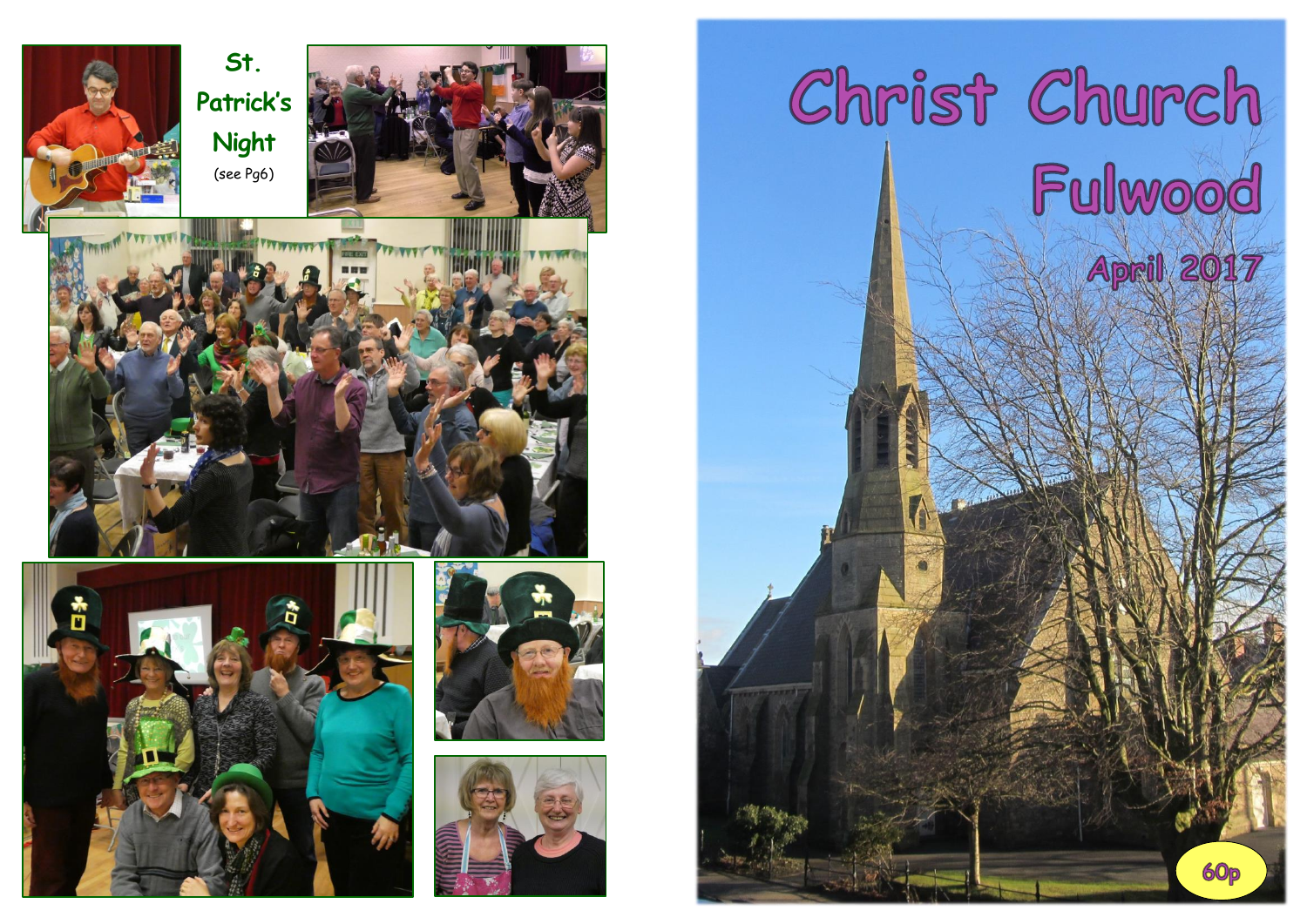**Christ Church Victoria Rd Fulwood PR2 8NE**

**Website:** www.christchurchfulwood.org **Vicar** Canon Brian McConkey 19 Vicarage Close Tel: 719210 **e**-**mail:** christchurchfulwood@btinternet.com **Curate:** Rev Phil Maudsley Garstone Croft Tel: 383490 **e**-**mail:** philmaudsley7@gmail.com **Reader:** Mandy Stanton Victoria Road Tel: 774081 **e**-**mail:** mandy.stanton@blackburn.anglican.org **Parish Administrator** Jan Fletcher Parish Office at Church Tel: 875823 **Church Wardens** Julia Laing Garstang Rd Tel: 719442 Graham Hickey Watling St. Rd. Tel: 654438 Assistant Ch. Warden Margaret Ghori The Chines Tel: 719373 **Treasurer John Bailey** Melrose Ave Tel: 700598 **- Assistant** Margaret Brown Colebatch Tel: 717008 **Organist/Director of Music** Chris Hartnett Munro Crescent Tel: 07896 107684 **e**-**mail:** [choirmastersoffice@hotmail.com](mailto:choirmastersoffice@hotmail.com) **Deanery Synod Reps** Ken Curphey Ingle Head Tel: 716833 Chris Hedley The Drive Tel: 652475 Paul Jordan Sandybrook Close Tel: 794893 Adam Thomas Lower Bank Rd Tel: 07968 434328 **Electoral Roll Officer** [Vacant] Tel: Tel: **Churches Together in Fulwood and Broughton** David Sergeant Shirebank Cres Tel: 717882 **Christian Aid** [Vacant] **Crossway** Joan Curphey Ingle Head Tel: 716833 **Fairtrade** Margaret Harrison Victoria Rd Tel: 712869 **HOPE Group** Elizabeth Bailey Melrose Ave Tel: 700598 **Scripture Union** Jim & Linda Clare Queens Rd Tel: 712422 **The Children's Society** Linda Koziarska Manor Ave Tel: 705420 **Junior Church** Ann Porter Victoria Rd Tel: 491775 **Pathfinders** Linda Koziarska Manor Ave Tel: 705420 **9 th Preston (Fulwood Parish Church) Guides:** Guide Guider Diane Wilson Duchy Ave Tel: 468555 Brownie Guider Lorraine Haworth Houghton Rd, Pen Tel: 07957 512007 Rainbow Guider Claire Haworth Alert St, Ashton Tel: 07970 297216 **Scouts/Cubs/Beavers** Norma Bruce St Leonard's Close Tel: 07856 170516 Parent & Toddler Group Rev Brian McConkey Vicarage Close Tel: 719210 **Church Hall** The Church Hall is available for hire, particularly for weekly/ monthly events**. Contact:** Margaret Brown, Colebatch Tel: 07926 374863 or Tel: 717008 or Sue Cameron Victoria Rd Tel: 717304 or Parish Office at the Church Hall Tel: 875823

### **Services at Christ Church**

**Sunday Worship** 8.00am Holy Communion (BCP) 10.30am Holy Communion ( $1<sup>st</sup>$ ,  $3<sup>rd</sup>$  &  $4<sup>th</sup>$  Sundays in the month) Family Service (2nd Sunday) Morning Worship (when there's a 5<sup>th</sup> Sunday) 6.30pm Evening Prayer (BCP) Holy Communion (BCP)  $(4^{th}$  Sunday in the month) **Weekday Services:** Prayers in the Vestry/Church (during term time): **Tuesday** – 9.00pm; **Friday** – 9.00am  **Also: Thursday** - 10:30am Holy Communion and 7.00pm Evening Prayers **Baptism, Confirmation, Marriages & Funerals** All by arrangement with Brian, the Vicar (Tel: 719210) **Visiting** The Vicar is always ready to visit the sick at home or in hospital, or anyone else who needs his help. Please inform him if there is anyone you know who would appreciate a visit – a written note is especially helpful. **What's on at Christ Church – activities are mainly in the Church Hall. Parochial Church Council** Normally meets in the Vestry at 7.00pm on the 3 3<sup>rd</sup> Monday in Jan, March, May, July, Sept & Nov. **Choir Practice** 9.45am each Sunday in Church (except 2nd Sundays) **Junior Church** 10.30am Sundays in Church (term time) then in the Hall **Pathfinders** 10.30am Sundays in Church (term time) then in the Hall **Rainbows** 5.30pm Tuesdays in term time in the Hall **Brownies** 6.00pm Tuesdays in term time in the Hall **Guides** 7.00pm Tuesdays in term time in the Hall **Parent & Toddlers** 10.00am Mondays in term time (to 11.30am) in the Hall **Crafters** 2.00pm Thursdays in the Vestry **HOPE Group** 7.15 for 7.30pm 1<sup>st</sup> & 3<sup>rd</sup> Wednesdays each month, in the Vestry **Crossway** 7.30pm 3 rd Thursday each month (not July & August) in Hall **Cake & Company** 10.00am 3<sup>rd</sup> Friday each month in Hall (to 12noon) **Magazine Published monthly, £6 annual subscription, 60p /copy Editorial Team** Ken Curphey, 33 Ingle Head Tel: 716833 Brian McConkey, Phil Maudsley & Alison Tait Copy for the Magazine should be with Ken by the  $2^{nd}$  Sunday of the previous month. The Magazine is available from the 4th Sunday; **e-mail:** kenjoan33@hotmail.co.uk

| <b>Circulation Manager</b> | Sue Cameron, 104 Victoria Rd | Tel: 717304 |
|----------------------------|------------------------------|-------------|
|----------------------------|------------------------------|-------------|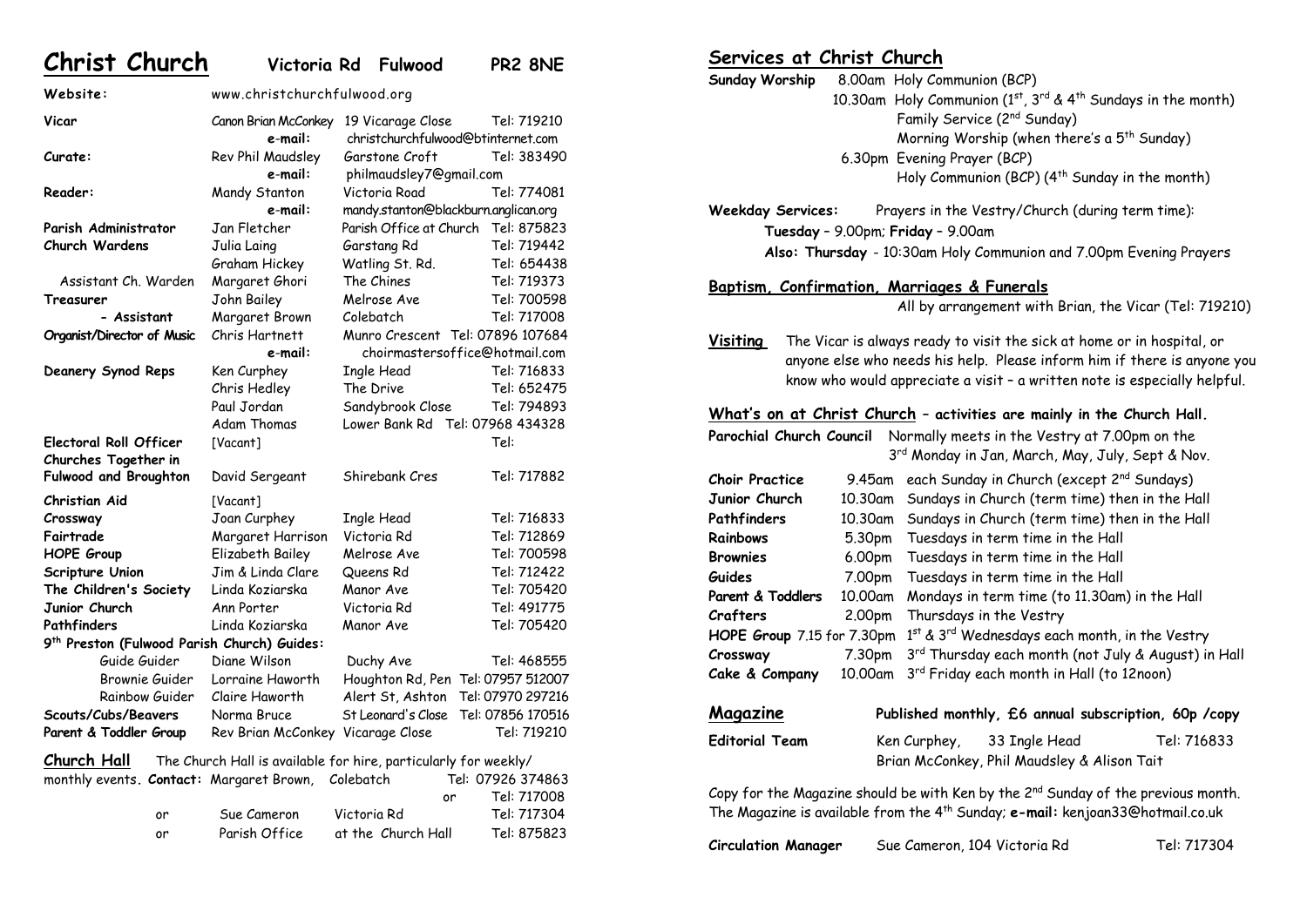### **Church Events in April 2017** Page 8

| Sun  | 2 Apr       |         | 10.30am Brian's Farewell Service & lunch - see Pg2<br>Young people in Church for the Service |
|------|-------------|---------|----------------------------------------------------------------------------------------------|
| Mon  | 3 Apr       |         | NO weekday prayers in Church to 20 <sup>th</sup> April - see Pg7                             |
| Wed  | 5 Apr       | 7.30pm  | HOPE Group meets in the Vestry - see Pg 6                                                    |
| Thur | 6 Apr       |         | 10.30am Holy Communion Service in Church (each Thurs)                                        |
| Sun  | 9 Apr       |         | 10.30am PALM SUNDAY - Family Service                                                         |
|      |             | 3.00pm  | Passion Play Choir & Band rehearsing in Hall                                                 |
|      | Tues 11 Apr |         | 7.30pm Taizé-style Service for Holy Week                                                     |
|      | Wed 12 Apr  |         | 11.00am Lunch for Older Generation, inc. Communion (sign up)                                 |
|      | Thur 13 Apr |         | 11.00am Chrism Eucharist Service at Blackburn Cathedral                                      |
|      |             |         | 1.15pm Lunch at 'The Norman Jepson' - sign up in church                                      |
|      |             |         | 7.30pm Maundy Thursday Communion & Stripping of the Altar                                    |
| Fri  | 14 Apr      |         | 10.00am (NOTE TIME) Service of the word for all ages (Pg7)                                   |
|      |             |         | 11.30am Preston Passion Play (Winckley Sq.) - see Pg 7                                       |
|      |             |         | 6.30pm GOOD FRIDAY: Time of prayer & reflection in church                                    |
| Sun  | 16 Apr      |         | 6.30am SONrise Service at Preston's College amphitheatre                                     |
|      |             |         | 10.30am EASTER DAY Service                                                                   |
|      |             |         | [NO Junior Church/Pathfinders (school holiday)]                                              |
|      | Wed 19 Apr  | 7.30pm  | HOPE Group meets in the Vestry - see Pg 6                                                    |
|      | Thur 20 Apr | 7.00pm  | Evening Prayers in Vestry each Thurs (to 7.30pm)                                             |
|      |             | 7.30pm  | Crossway meets in the Hall - see Pg 6                                                        |
| Fri  | 21 Apr      | 9.00am  | NOTE: Weekday Prayers in Church re-commence (Pg7)                                            |
|      |             | 10.00am | Cake & Company in Hall to 12 noon- all welcome (Pg7)                                         |
| Sun  | 23 Apr      | 10.30am | Young people in Church before JunChurch/Pathfinders                                          |
|      |             | 6.30pm  | Choral Evensong (St George's Day) - see Pg 7                                                 |
| Mon  | 24 Apr      | 7.00pm  | Annual Church Meetings, held in Church - see Pg 6                                            |
| Wed  | 26 Apr      | 7.30pm  | Brian's Induction Service at St Wilfrid's, Ribchester                                        |
|      | Thur 27 Apr | 7.30pm  | Passion Play Concert in Preston Minster (free admission)                                     |
| Sun  | 30 Apr      | 10.30am |                                                                                              |

### **Forward Notice for May**

Sun 14 May 2.30pm Our next Messy Church, in the Hall – see Pg 5

> **And finally . . .** Good Friday  $(14^{th}$  April) ... **Preston Passion Play . . .** 11.30am, starts in Winckley Square (see page 7)



# **Farewell !**

It is the season of farewells for me at the moment!

As I write this I have had my farewell PCC meeting followed today by a fine lunch with the Clergy of the Deanery and more to come with Archbishop Temple and Churches Together. All have been joyful occasions.



How I will be on 2<sup>nd</sup> April for my last Sunday in the Parish as I preach and celebrate for the last time as your Incumbent, I do not know!

Above all things Fulwood has been "Home" to Shannon and Chloe and for the rest of their lives when asked: Where are you from? The answer will be Fulwood, Preston. To be able to offer a secure base during Primary, Secondary, College and now University has been a blessing beyond words. Additionally I would not have been able to offer the ministry that I have without the companionship and love of Sue. To have celebrated milestones of Silver & Pearl Weddings, and 50<sup>th</sup> birthdays have been a great highlight in our time for us. Her vocation as a teacher to 56 three year olds everyday is as important, if not more so, than mine.

All jobs have challenges and difficulties and Christ Church has been no exception but our overwhelming memory of our time with you has been of joy, fulfilment and being truly blessed. My theme for my last Sunday will be "Death and Resurrection". I believe it to be at the heart of our Christian Gospel and as you journey in the forthcoming Holy Week and Easter Services I hope that you will discover that to be for you too.

Please pray for the PCC as they embark on the task of discovering the fortunate person who is to be the next Vicar of Fulwood.

With all our love and prayer

**Brian, Sue, Shannon and Chloe McConkey x**

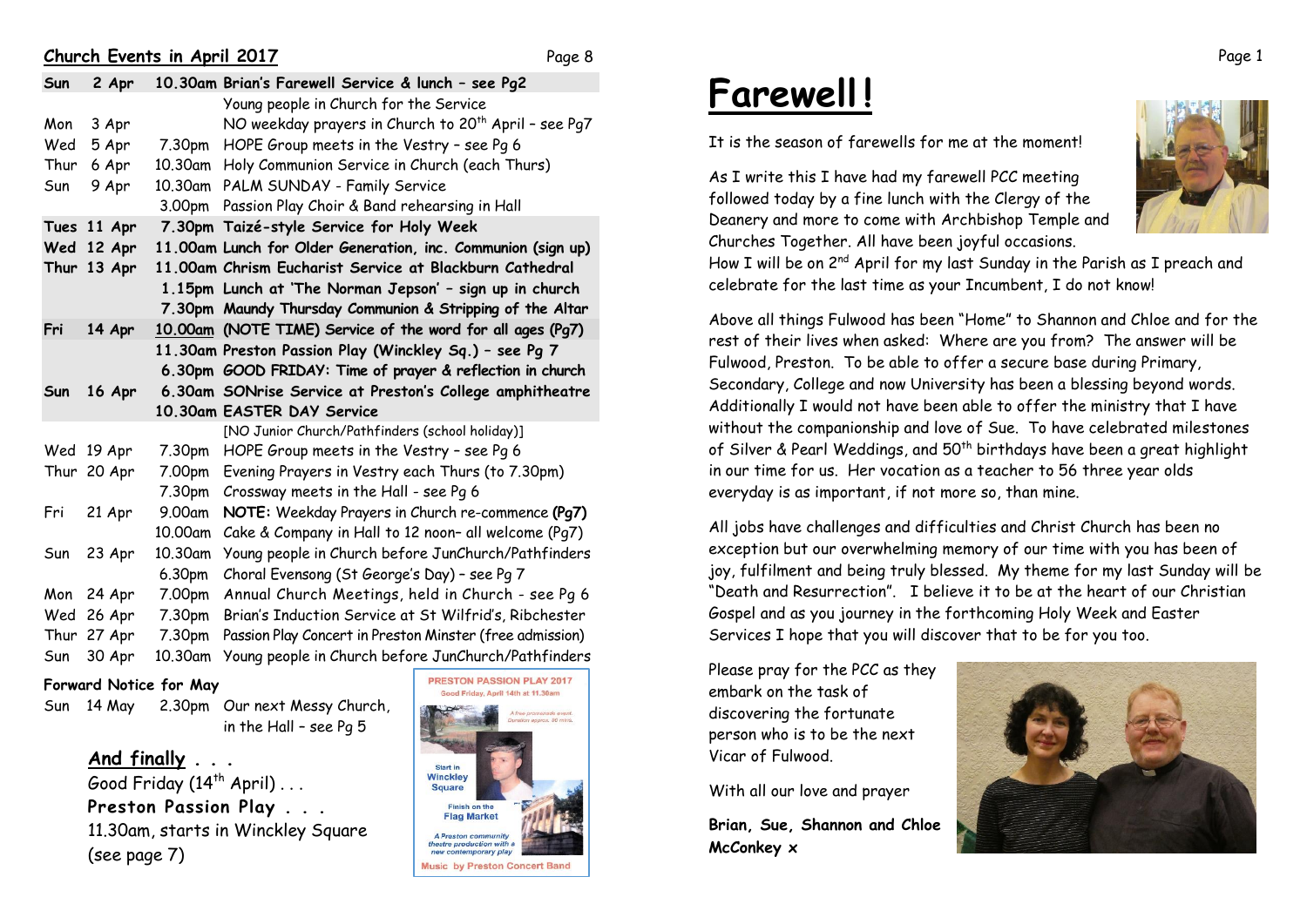## **Sunday Worship in April** Page 2

### **2 nd April Sunday**

8.00am Holy Communion (BCP)

## **10.30am Brian's Farewell Service**



Welcome: Paul & Michelle Jordan Prayers: Mandy & Emma Bread & Wine: Dave & Mary Sergeant Communion Assistant: Joan Curphey & Chris Hedley Readings: Philippians 3: 1-10 Sue McConkey John 11: 1-44 Phil

**BAPTISM** 

Palm Sunday

6.30pm Evening Prayer (BCP) Welcome: Margaret Ghori Readings: Lam. 3.19 -33 Margaret Ghori Psalm: 30

9<sup>th</sup> April

12.30pm Baptism x3

Matt. 2017 - end Phil McClenaghan

**Palm Sunday** 

8.00am Holy Communion (BCP) **10.30am Family Service**

Readings: to come Mary Fletcher 6.30pm Evening Prayer (BCP) Welcome: Margaret Ghori Readings: Isa.5 1 -7 Brent Sutton Matt. 21 33 - end Karen Sutton Psalm: 80



### **Flowers in April** (see note re Lilies on Pg7)

Thur 6 Apr [still in Lent] Thur 13 Apr (for Easter) the team Thur 20 Apr Joyce Masterton Thur 27 Apr Judith Rawson & Barbara Barber



Sun 2 Apr Marie Wylie, Sue & Bex Walsh Sun 9 Apr Adrienne Clarkson, Carol Knight & Dorothy Bradley Sun 16 Apr Elsie Lenton, Steve & Chris Hedley Sun 23 Apr Sue Dewhurst, Mary Fletcher & Pam Young Sun 30 Apr Christine Banik, Margaret Harrison & Sue Wright



**Prayers** As there's reduced staff now, we'll be having a break for weekday prayers in church for the 2 weeks leading up to Easter - so finish on Friday 31st March and restart on Thursday 20th April. **Normally** 



**prayers will now be Tuesdays 9pm, Thursdays 7pm & Fridays 9am.** [Phil]

### **Preston 'Passion Play' – "A Life Worth Knowing" – Fri 14th April**

It's now 5 years since the Preston Guild and the Church of Preston will come together again, this time for a special 'Passion Play' in the City Centre **on Good Friday**.

### **Beginning at 11.30am in Winckley Square Gardens, the Way of the Cross will follow Fishergate finishing on the steps of the Harris Museum.**

Duration: approximately  $1\frac{1}{2}$  hours. The whole performance is accompanied by Preston Concert Band with other musicians, and a specially formed choir (including some from Christ Church), currently practising in three areas of Preston. Already around 140 people are involved, among them professional performers.

Phil has arranged for **our Good Friday** Church Service to start at 10am. This will give you time to be in the City Centre for 11.30am to see this very special event.



**Easter Lilies:** If you'd like to help towards the cost of the Easter Lilies in Church, please just place your donation in the 'flower box' on the back table.

### **Choral Evensong on the Eve of St. George's Day – 23rd April, 6:30pm**

As part of our mixed economy of worship at Christ Church, we are very pleased to be hosting a Choral Evensong for St. George's Day at Christ Church. The Vicar of Preston, Rev'd Canon Timothy Lipscomb, has very kindly agreed to preside and preach at this celebration. An extended Christ Church Choir will be leading the music with visiting organist, Sam Walmsley (Preston Parish Church) kindly accompanying our worship. Please do make an effort to attend this event at which we will also be praying for the appointment of a new Vicar of Fulwood.

**THANK YOU** Doris Sellers writes: thank you for my cards and good wishes following my recent operation.





**Our next Cake & Company** café drop in for adults will be on Friday 21<sup>st</sup> April from 10 am to 12 in the Hall. Contact Margaret Harrison (01772 712869) or Steve Hedley (01772 652475) for further information.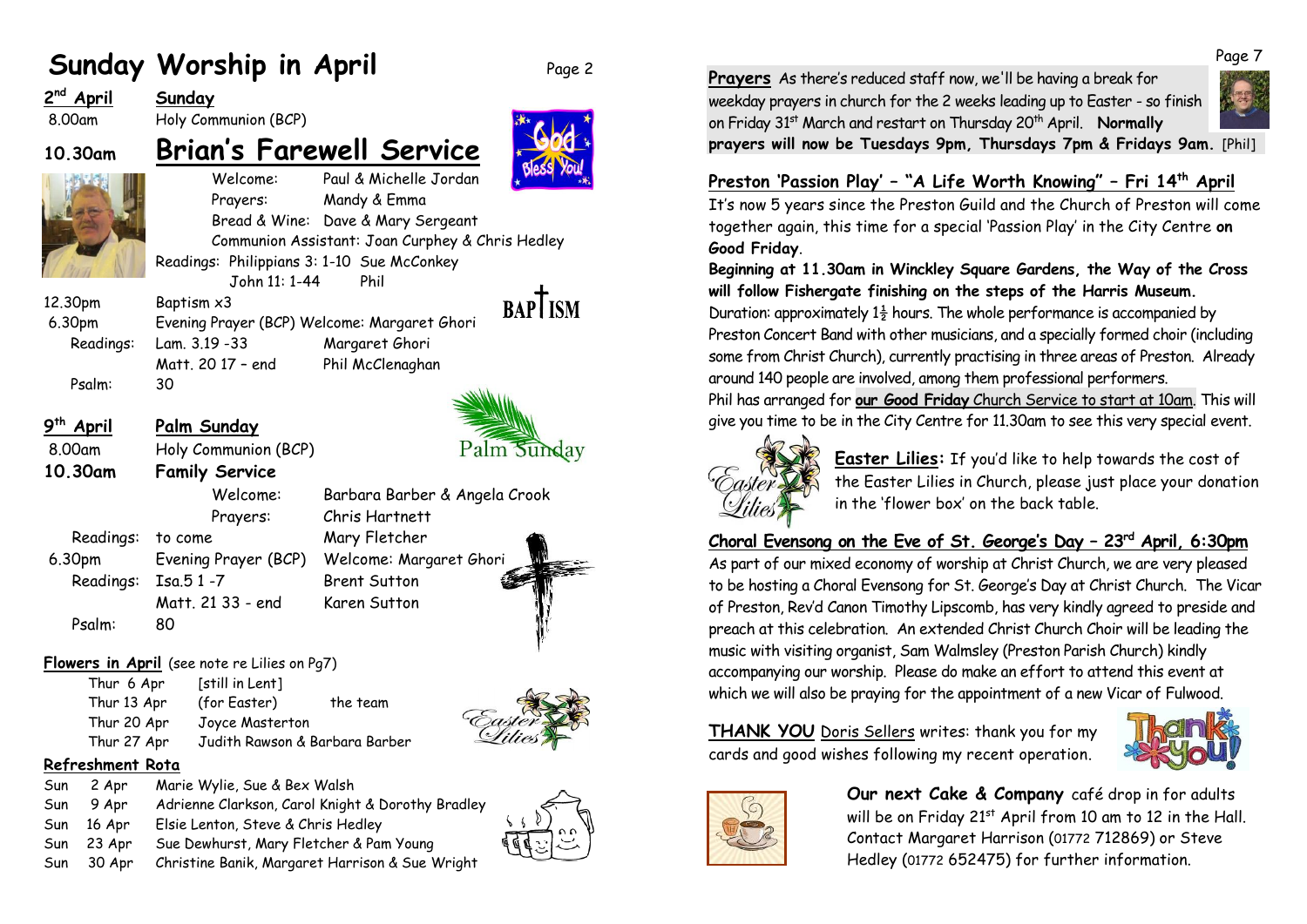

Page 6



**Crossway** We were all amazed and delighted in February with the wealth of information and displays about the Titanic which Tony brought along. He was so enthusiastic and his talk was really enjoyed by all.

Our meeting on Thursday  $20<sup>th</sup>$  April will be very different as David and Julie Oliver are bringing along their guide dog and will be telling us their story. So we hope to see you at 7.30pm in The Church Hall.

If you are thinking of joining us for the proposed trip to the Lakes on Friday 12<sup>th</sup> May please will you sign up by the first weekend in April as so far there has been a very poor response so we are considering cancelling? We were hoping to call at Lakeland Plastics, visit Rydal Hall for lunch and then return to Hayes / Ambleside for the afternoon, the cost £25.

### **HOPE Group in April**



**Wednesday 5th April** – Finding Your Life Verse – [A Bible](http://www.biblestudytools.com/) verse that you believe to be specifically representative or predictive of your life. We will explore how to go about finding our life verses and share with the group any that we already have. **Wednesday 19 th April** – I Am the Resurrection and the Life. We will explore what Jesus meant when he made this statement (John  $11^{25}$ )

HOPE group meets on the first and third Wednesdays of the month. Everyone is welcome. Don't worry if you haven't been before or can't make it to every meeting. We enjoy fun and fellowship as well as taking opportunities for spiritual growth. Meet in the vestry at church at 7.15 for a 7.30pm start finishing at 9pm. We look forward to seeing you. For further information see the website or email Elizabeth o[n eabailey@blueyonder.co.uk](mailto:eabailey@blueyonder.co.uk)

'May the God of hope fill you with all joy and peace in believing, so that by the power of the Holy Spirit you may abound in hope' (Romans 15<sup>13</sup>)

### **Annual Church Meetings – 7pm Monday 24th April – In Church**

You are invited . . . . we elect the Church Wardens, consider the report on last year, elect the PCC and Deanery Synod members, Sidespeople (Welcome Team),

etc. It's about people and how we can work for God through his church in Fulwood. Please do come along and be part of the vision.



### **Late News – St Patrick's Night Social (photos - back cover)**

Over £700 was raised, for the Church Building Fund, by the St Patrick's Night event in the Hall on 17<sup>th</sup> March. Well done to Margaret, Elsie, Chris, Steve and Adam, and all others who helped. Brian comments, "That's a fabulous effort".

| 16 <sup>th</sup> April | <u>Easter Day</u>                              | Page 3                                                |  |  |
|------------------------|------------------------------------------------|-------------------------------------------------------|--|--|
| 6.30am                 | <b>SONrise Service at Preston's College</b>    |                                                       |  |  |
| 8.00am                 | Holy Communion (BCP)                           |                                                       |  |  |
| 10.30am                | Easter Sunday Holy Communion                   |                                                       |  |  |
|                        | Welcome: Bob & Viki Cuthbertson                |                                                       |  |  |
| te is                  | Prayers:                                       | Phil                                                  |  |  |
|                        | Bread & Wine:                                  | Jean Preston & Marie Wylie                            |  |  |
|                        |                                                | Communion Assistant: Ken Curphey & Gwynneth Greenwood |  |  |
| Readings:              | Acts. 10. 34 - 43                              | John Bailey                                           |  |  |
|                        | John 20, 1-18                                  | Elizabeth Bailey                                      |  |  |
| 6.30pm                 | Holy Communion (BCP)                           | Welcome: Julia Laing                                  |  |  |
| Readings:              | Col. 3 1 -7                                    | Julia Laing                                           |  |  |
|                        | John. 20 1-10                                  | Phil McClenaghan                                      |  |  |
|                        |                                                |                                                       |  |  |
| 23rd April             | 2 <sup>nd</sup> Sunday of Easter               |                                                       |  |  |
| 8.00am                 | Holy Communion (BCP)                           |                                                       |  |  |
| 10.30am                | Holy Communion<br>Welcome:                     |                                                       |  |  |
|                        | Prayers:                                       | Phil James & Brenda Woolley<br>Chris & Steve Hedley   |  |  |
|                        |                                                | Bread & Wine: Michael & Elsie Lenton                  |  |  |
|                        | <b>Communion Assistant:</b>                    | Adrienne Clarkson & Shirley Duggan                    |  |  |
| Readings:              | 1 Pet. 1. 3 -9                                 | Chris Hedley                                          |  |  |
|                        | John 20. 19 - end                              | Steve Hedley                                          |  |  |
| 6.30pm                 | Choral Evensong (St George's Day) - see Page 7 |                                                       |  |  |
|                        | Welcome:                                       | Julia Laing                                           |  |  |
| Readings:              | Exod.15, 1 - 21                                | Julia Laing                                           |  |  |
|                        | Col. 1. 1-14                                   | Chris Hartnett                                        |  |  |
| Psalm:                 | 126                                            |                                                       |  |  |
| 30 <sup>th</sup> April | 3rd Sunday of Easter                           |                                                       |  |  |
| 8.00am                 | Holy Communion (BCP)                           |                                                       |  |  |
| 10.30am                | Café Church<br>Welcome: Jim & Linda Clare      |                                                       |  |  |
|                        | Prayers:                                       | Phil                                                  |  |  |
| Readings:              | to come                                        | Paul Jordan                                           |  |  |
| 6.30pm                 | Holy Communion (BCP)                           | Welcome: Margaret Ghori                               |  |  |
| Readings:              | Hag. 1. 13 - 29                                | Margaret Ghori                                        |  |  |
|                        | Cor. 3. 10 -17                                 | Michael Higgins                                       |  |  |

Psalm: 48